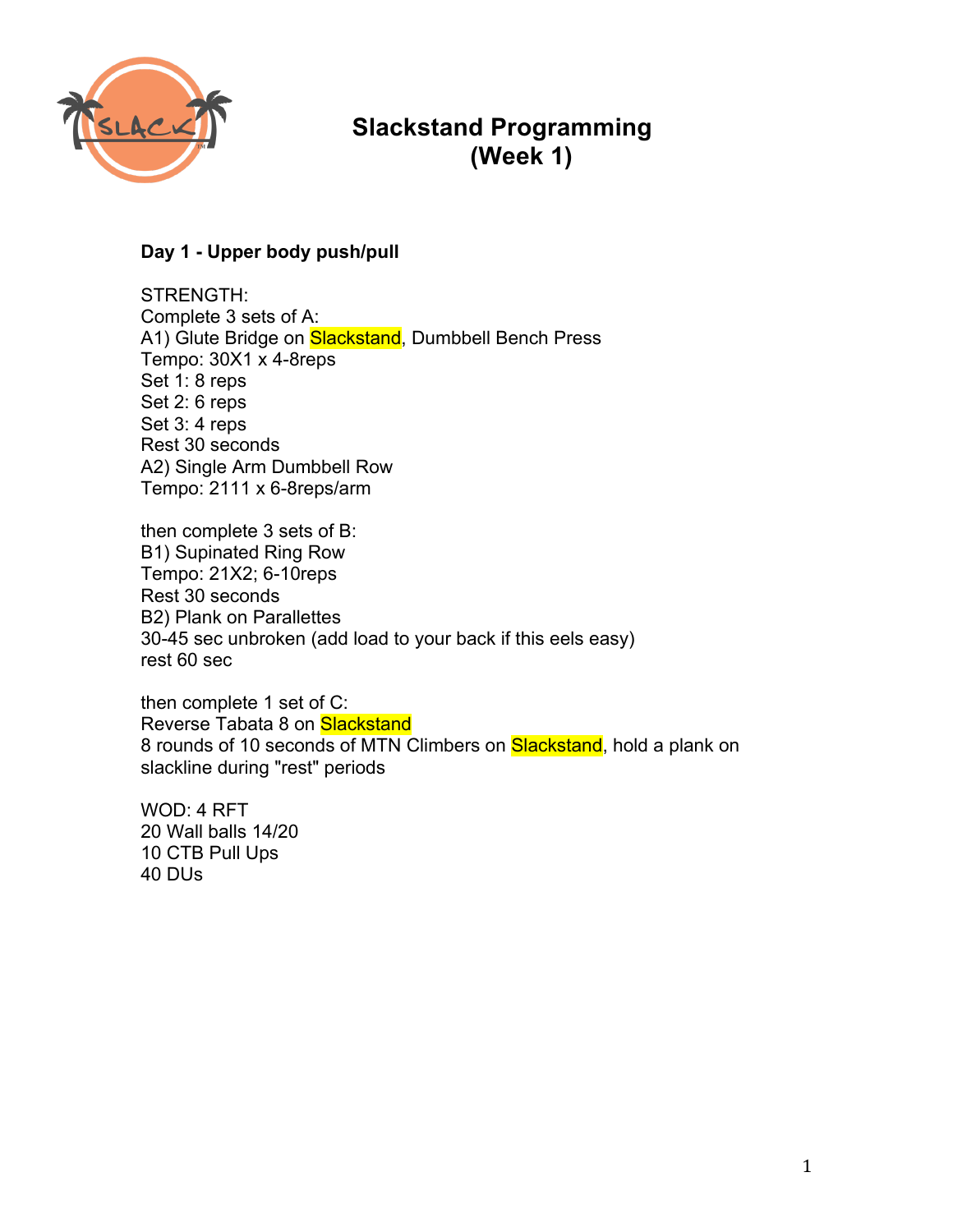### **Day 2 – Lower Body Stability/Agility**

SKILL: Complete 3 sets of A A1) Agility Ladder - Single legged Hop per leg - Bunny hop - Carioca - Ickey Shuffle - In In Out Out rest 30 secs A2) Single Leg Balance x 5 sec per leg on Slackstand rest 30 secs A3) Star Plank x 20 seconds per hand on Slackstand rest 30 secs A4) DB Box Step Ups x 5/leg AHAP \*Adjust box height so the it is slightly below knee

Complete 3 sets of B B1) Reverse Sled Drag with Harness x 100 feet rest 30 sec B2) Ski 10 Calories AFAP rest 30 sec B3) 10 Devil Presses AHAP rest 30 sec

WOD: Every 3 minutes x 5 rounds 10 Lateral Hops Over Slackstand + 100m Sprint 10 Power Cleans 95/135 10 BF Burpees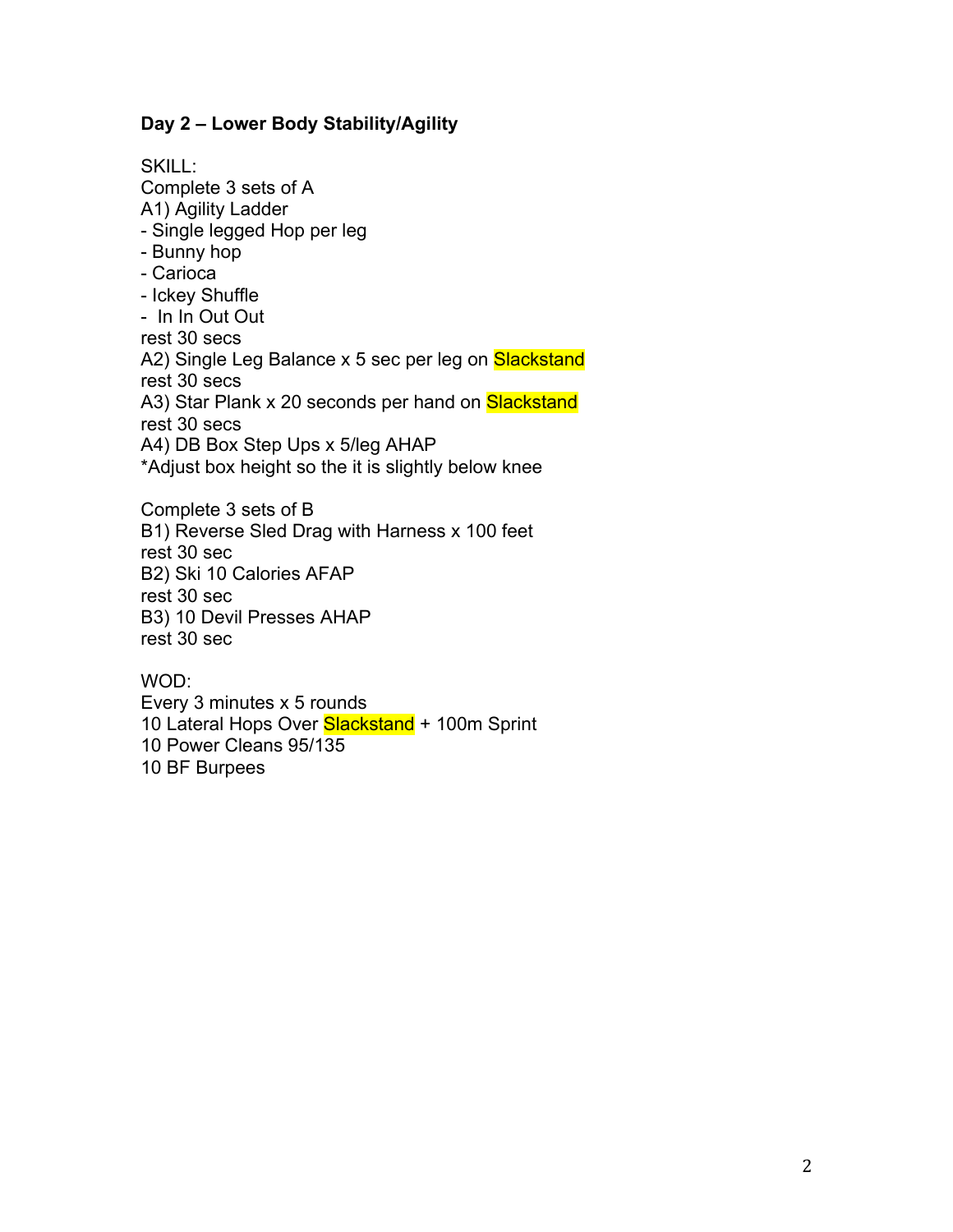## **Day 3 – Posterior Chain**

6 Bar Muscle Ups

\*Increase pace each round. Score: Fastest Round

200m Run rest 60 seconds

STRENGTH: Complete 3 sets of A A1) Segmented Clean Deadlift 3,3,3,2,2; rest 2-3 mins between sets (building from last week's loads - ensure that with the heavier weights you are still focused on holding the right positions) \*Hold each position for 1 second (1", knee, mid thigh) A2) Sorenson Hold in GHD x :20 bear hugging a plate A3) Single Legged Glute Bridge on Slackstand x 10/leg @3113 tempo WOD: 3 Sets 12 Deadlifts 155/225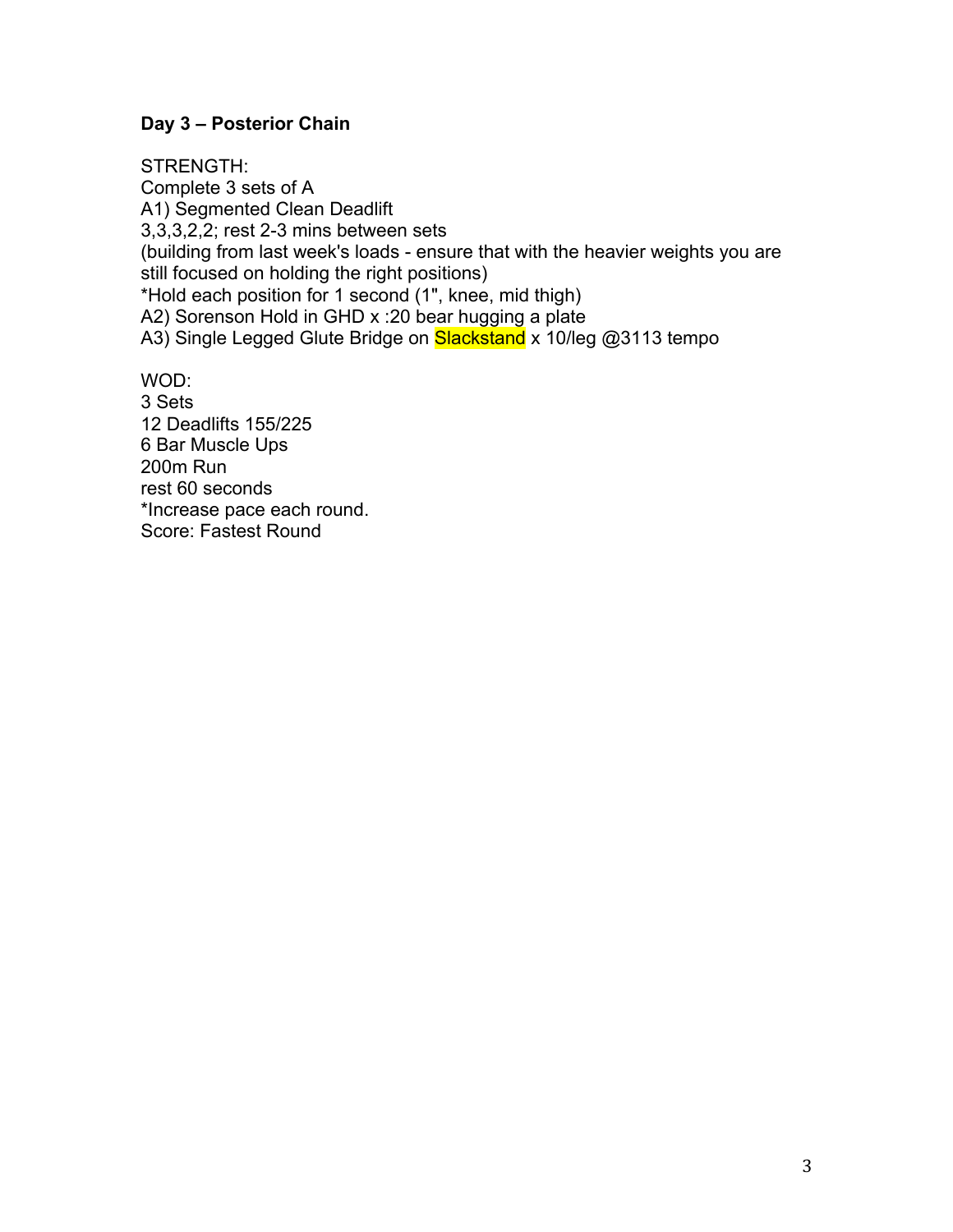#### **Day 4 – Upper Body Push/Pull**

STRENGTH: A) Barbell Bench Press x 4,4,4,4 @3212 tempo

Complete 3 sets of B B1) On Slackstand, Push Ups @3212 tempo x 6-8reps rest 30 secs B2) Dual Dumbbell Prone Row Tempo@20X2 x 6-8reps rest 60sec B3) 30 sec Wall Sit rest 30 sec B4) Ring Plank x 30-45sec unbroken (elevate your feet on a box and add load to your back if 45sec feels easy) rest 30 sec

Superset C x 3 sets Tall plank walk on/off with push up on **Slackstand** x 20-30sec Dual Bicep Curl and Press x 4-6 per arm \*Alternating arms every rep

WOD: 4 RFT 250m Row 10 Ring Push Ups 10 Alt DB Snatches 50#/70#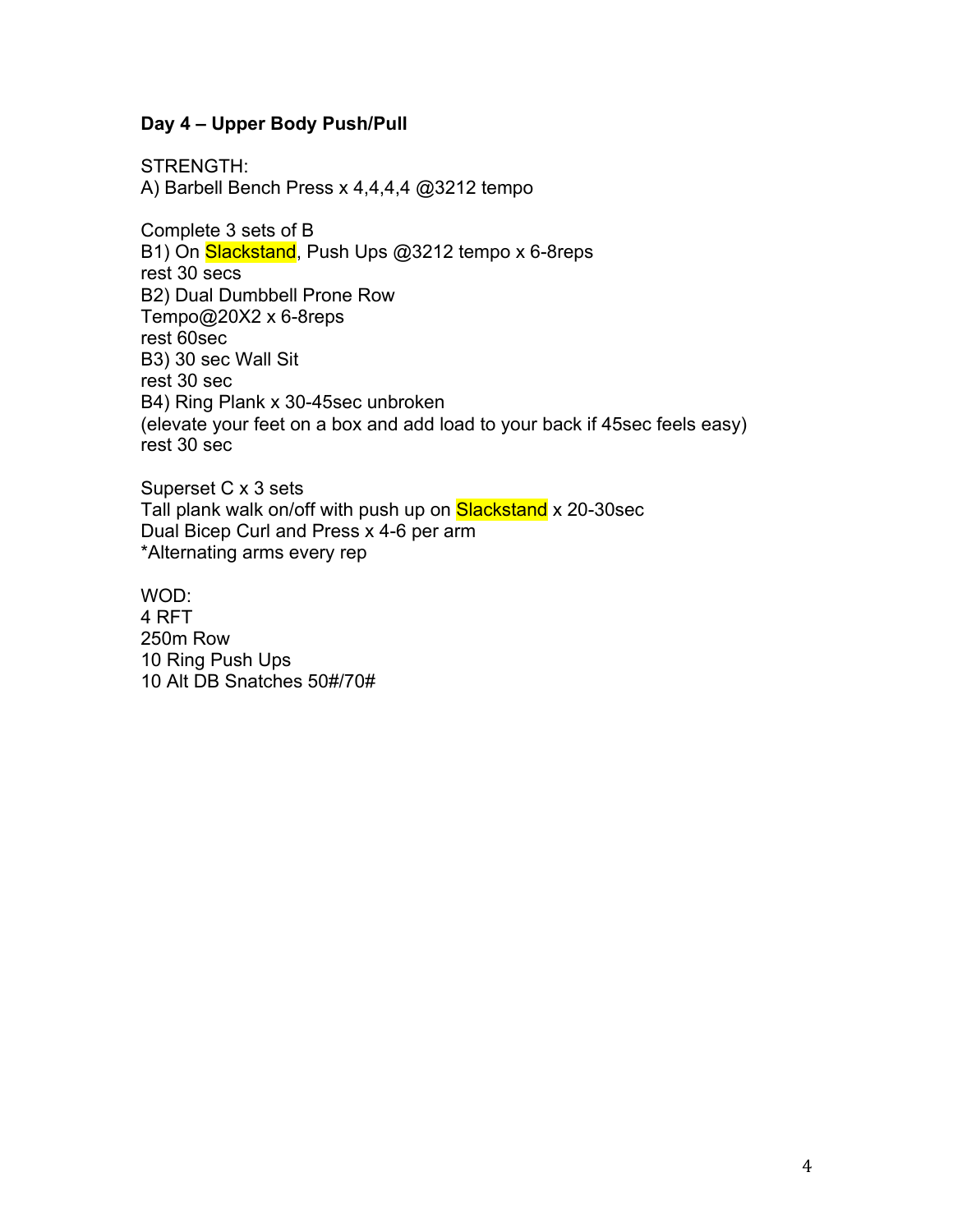#### **Day 5 – Lower Body Push/Pull**

STRENGTH: A) Back Squat Tempo@32X1 x 4,4,4,3,3 rest 2-3mins (strict tempo - build slightly from last week's loads)

Complete 3 sets of B... B1) Slackstand Split Squats (Rear foot on line) Tempo@30X1; 5,5,5/leg rest 30 sec B2) Assault Bike Sprint x 1 minute @ 90% effort rest 30 sec B3) GH Raises x 5-6 reps

Complete 1 set of each tabata 6 rds of: Wtd KB Front Rack Wall Sit Rest 1 minute 6 rds of: Feet Elevated on **Slackstand** Plank (on hands) Rest 1 minute 6 rds of: DB Hammer Curls Rest 1 minute 6 rds of: Bar Dips

WOD: For time 1000m Row 50 alt Pistols 100 KBS 35/53#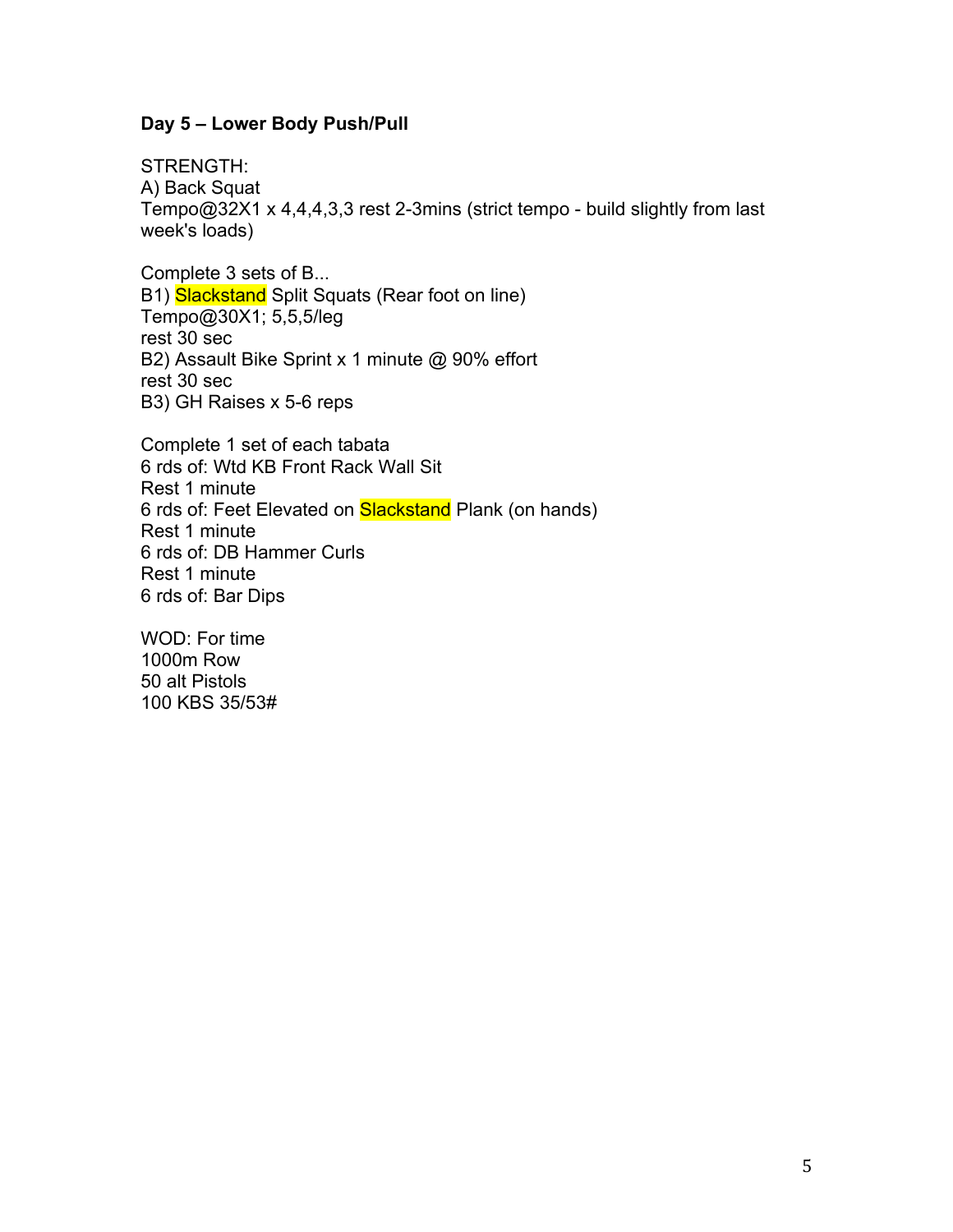### **Day 6 - Posterior Chain/OH Stability/Core**

STRENGTH: Complete 3 sets of A A1) Segmented Snatch Deadlift 3,3,3,2,2; rest 2-3 mins between sets (building from last week's loads - ensure that with the heavier weights you are still focused on holding the right positions) \*Hold each position for 1 second (1", knee, mid thigh) A2) On Slackstand, in a plank, complete 20 alt shoulder taps A3) 3 Wall Walks

Complete 3 sets of B

B1) Slackstand Pistol squats x 4-6 reps per leg

B2) Single Arm Ski x 5 cals per hand

B3) 100ft Single Arm OH DB walk per hand

WOD: AMRAP 3 x 4 sets

3 Power Snatches 65/95

6 TTB

9 Box Jumps 20/24"

\*1 minute rest in between amraps, start each round where you left off.